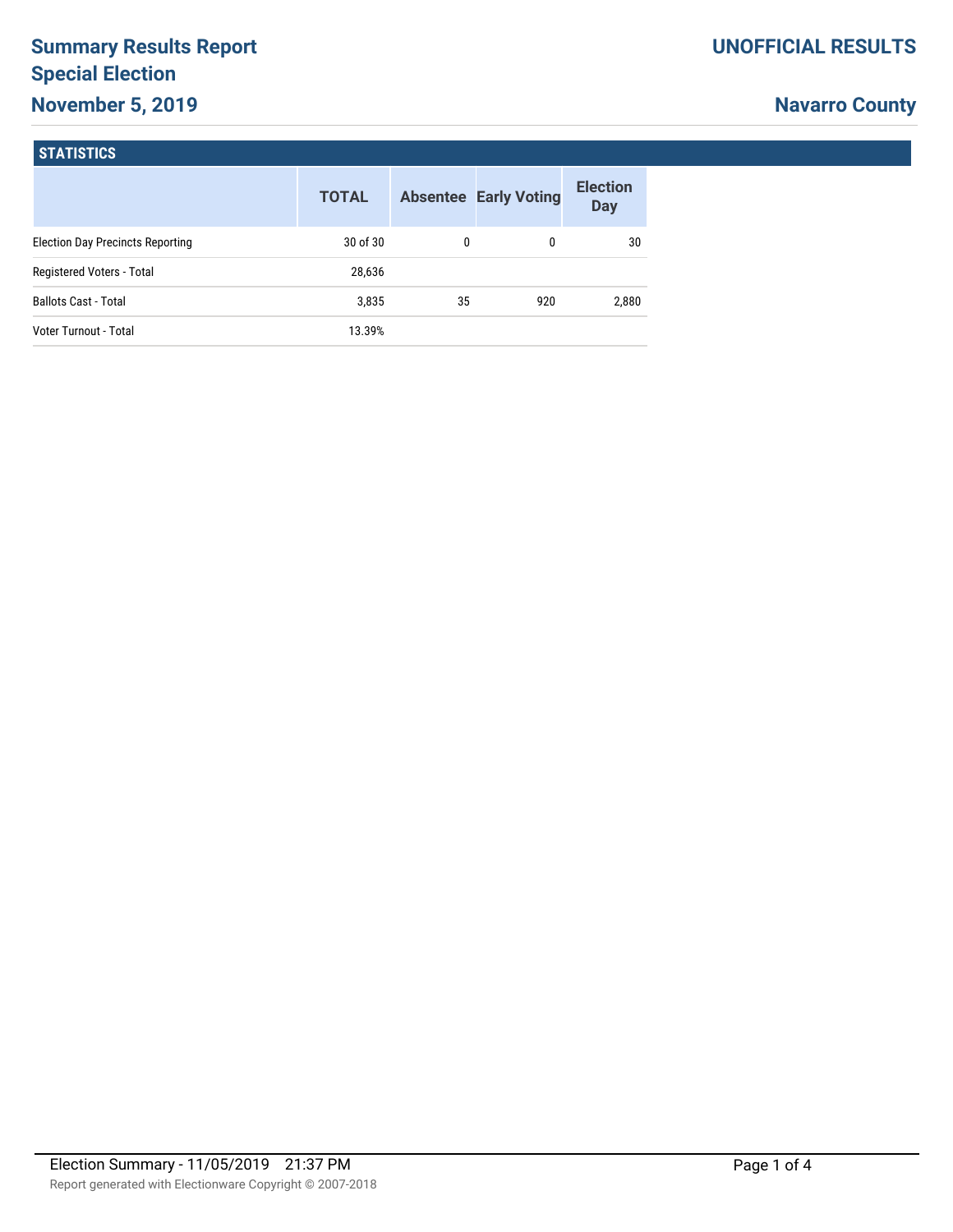**STATE OF TEXAS PROPOSITION 1**

Vote For 1

|                         | <b>TOTAL</b> |    | <b>Absentee Early Voting</b> | <b>Election</b><br><b>Day</b> |
|-------------------------|--------------|----|------------------------------|-------------------------------|
| For                     | 1,292        | 14 | 309                          | 969                           |
| Against                 | 2,513        | 20 | 606                          | 1,887                         |
| <b>Total Votes Cast</b> | 3,805        | 34 | 915                          | 2,856                         |

#### **STATE OF TEXAS PROPOSITION 2**

Vote For 1

|                         | <b>TOTAL</b> |    | <b>Absentee Early Voting</b> | <b>Election</b><br><b>Day</b> |
|-------------------------|--------------|----|------------------------------|-------------------------------|
| For                     | 2,291        | 19 | 510                          | 1,762                         |
| Against                 | 1,494        | 15 | 402                          | 1,077                         |
| <b>Total Votes Cast</b> | 3,785        | 34 | 912                          | 2,839                         |

## **STATE OF TEXAS PROPOSITION 3**

Vote For 1

|                         | <b>TOTAL</b> |    | <b>Absentee Early Voting</b> | <b>Election</b><br><b>Day</b> |
|-------------------------|--------------|----|------------------------------|-------------------------------|
| For                     | 3,291        | 31 | 775                          | 2,485                         |
| Against                 | 509          | 3  | 141                          | 365                           |
| <b>Total Votes Cast</b> | 3,800        | 34 | 916                          | 2,850                         |

### **STATE OF TEXAS PROPOSITION 4**

Vote For 1

|                         | <b>TOTAL</b> |    | <b>Absentee Early Voting</b> | <b>Election</b><br><b>Day</b> |
|-------------------------|--------------|----|------------------------------|-------------------------------|
| For                     | 3,292        | 26 | 780                          | 2,486                         |
| Against                 | 523          | 9  | 137                          | 377                           |
| <b>Total Votes Cast</b> | 3,815        | 35 | 917                          | 2,863                         |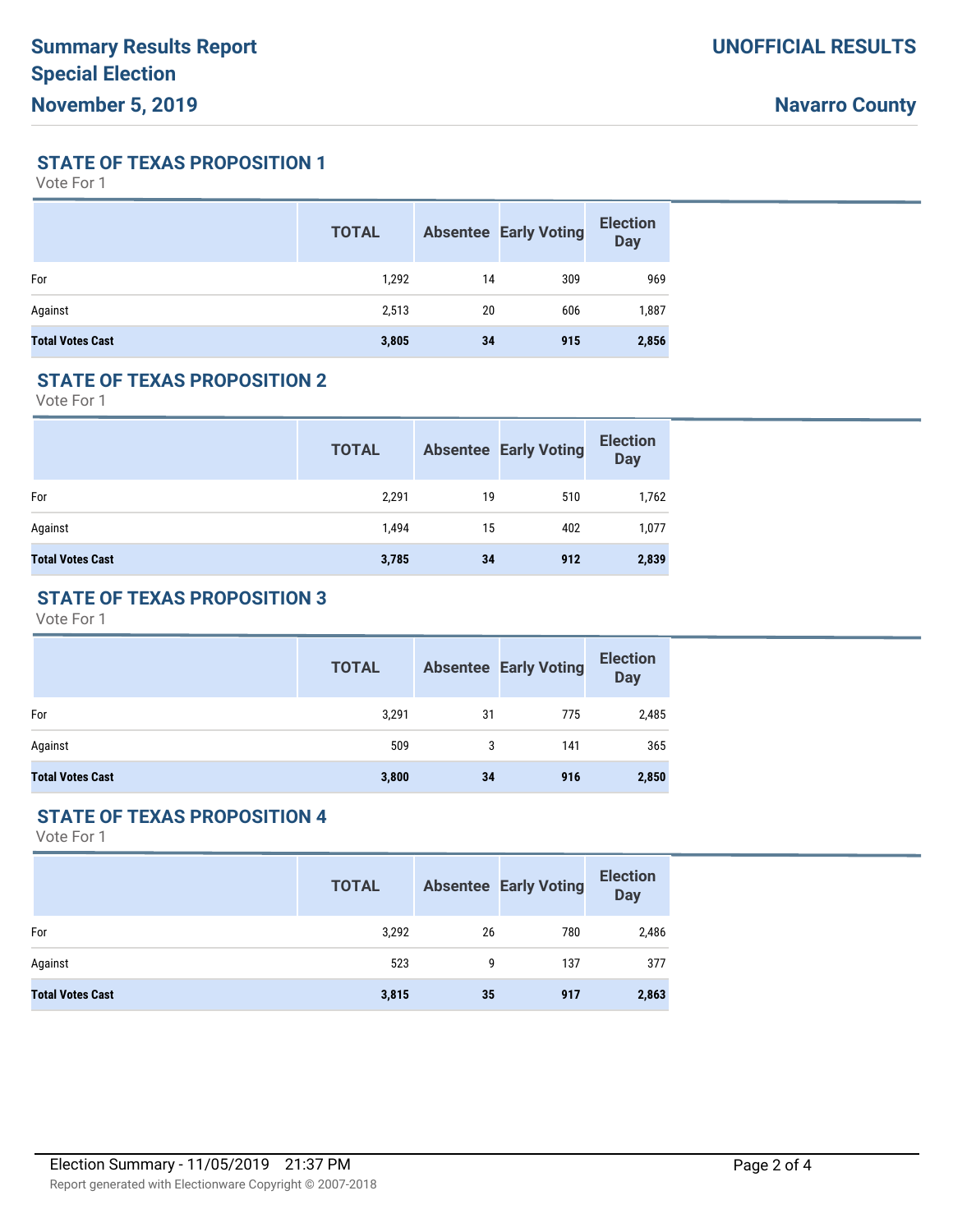**STATE OF TEXAS PROPOSITION 5**

Vote For 1

|                         | <b>TOTAL</b> |    | <b>Absentee Early Voting</b> | <b>Election</b><br><b>Day</b> |
|-------------------------|--------------|----|------------------------------|-------------------------------|
| For                     | 3,409        | 27 | 795                          | 2,587                         |
| Against                 | 401          | 7  | 122                          | 272                           |
| <b>Total Votes Cast</b> | 3,810        | 34 | 917                          | 2,859                         |

#### **STATE OF TEXAS PROPOSITION 6**

Vote For 1

|                         | <b>TOTAL</b> |    | <b>Absentee Early Voting</b> | <b>Election</b><br><b>Day</b> |
|-------------------------|--------------|----|------------------------------|-------------------------------|
| For                     | 2,383        | 23 | 510                          | 1,850                         |
| Against                 | 1,410        | 11 | 404                          | 995                           |
| <b>Total Votes Cast</b> | 3,793        | 34 | 914                          | 2,845                         |

## **STATE OF TEXAS PROPOSITION 7**

Vote For 1

|                         | <b>TOTAL</b> |    | <b>Absentee Early Voting</b> | <b>Election</b><br><b>Day</b> |
|-------------------------|--------------|----|------------------------------|-------------------------------|
| For                     | 2,657        | 27 | 597                          | 2,033                         |
| Against                 | 1,138        | 8  | 315                          | 815                           |
| <b>Total Votes Cast</b> | 3,795        | 35 | 912                          | 2,848                         |

### **STATE OF TEXAS PROPOSITION 8**

Vote For 1

|                         | <b>TOTAL</b> |    | <b>Absentee Early Voting</b> | <b>Election</b><br><b>Day</b> |
|-------------------------|--------------|----|------------------------------|-------------------------------|
| For                     | 2,777        | 25 | 614                          | 2,138                         |
| Against                 | 1,018        | 9  | 300                          | 709                           |
| <b>Total Votes Cast</b> | 3,795        | 34 | 914                          | 2,847                         |